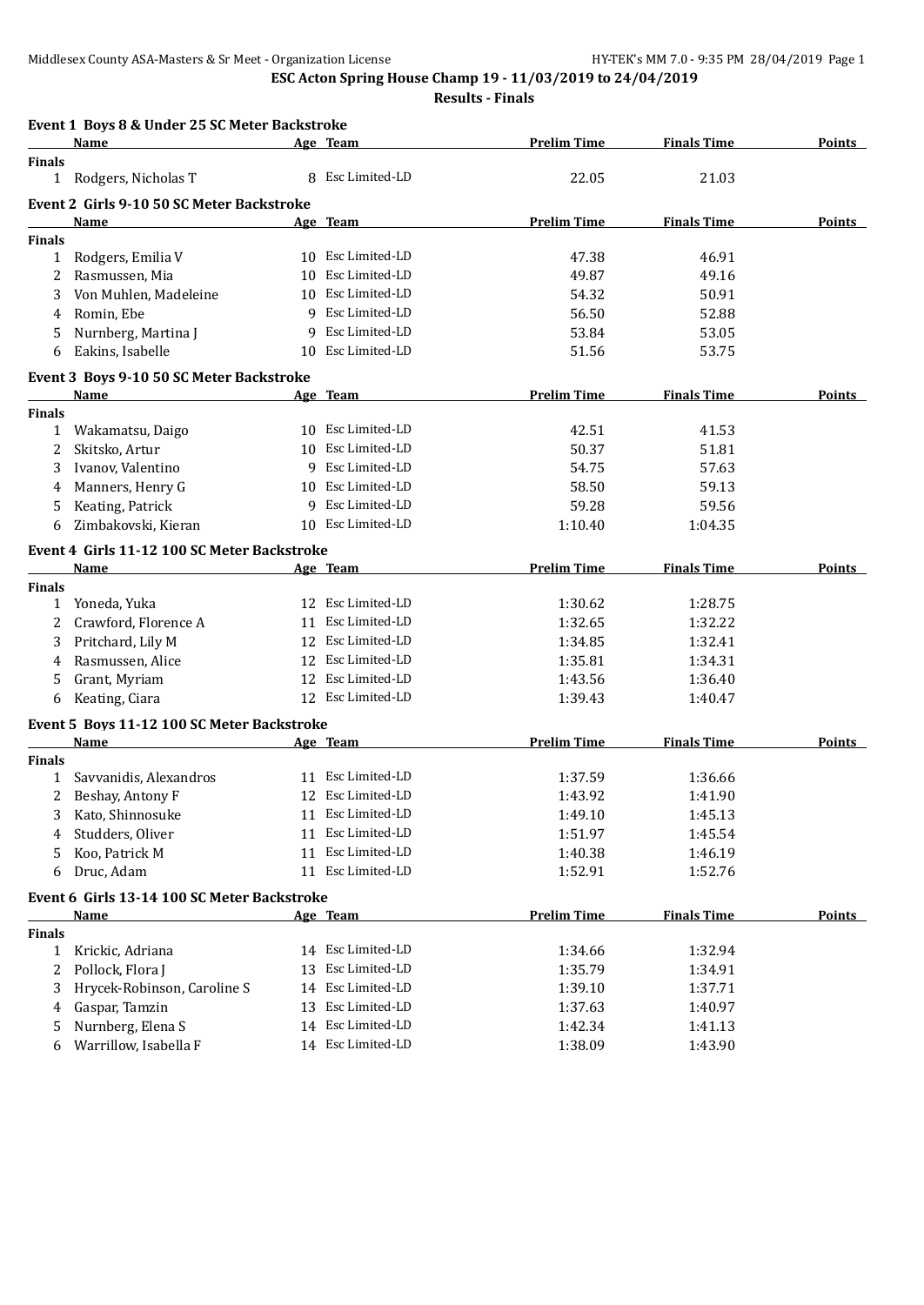|               | Event 7 Boys 13-14 100 SC Meter Backstroke                    |    |                   |                    |                    |               |
|---------------|---------------------------------------------------------------|----|-------------------|--------------------|--------------------|---------------|
|               | <b>Name</b>                                                   |    | Age Team          | <b>Prelim Time</b> | <b>Finals Time</b> | <b>Points</b> |
| <b>Finals</b> |                                                               |    |                   |                    |                    |               |
| $\mathbf{1}$  | Rasmussen, Lucas                                              |    | 14 Esc Limited-LD | 1:30.81            | 1:25.31            |               |
| 2             | Bielak, Max P                                                 |    | 13 Esc Limited-LD | 1:28.53            | 1:28.44            |               |
| 3             | Demetre, Max                                                  |    | 14 Esc Limited-LD | 1:39.09            | 1:37.50            |               |
| 4             | Krasnodebski, Adam                                            |    | 14 Esc Limited-LD | 1:39.00            | 1:37.53            |               |
| 5             | Tikhonov, Lev                                                 |    | 13 Esc Limited-LD | 1:42.10            | 1:39.51            |               |
|               | Verroiotis, Panos                                             |    | 14 Esc Limited-LD | 1:37.69            | DQ                 |               |
|               | 6.2 Left position on the back (other than to initiate a turn) |    |                   |                    |                    |               |
|               | Event 8 Girls 15 & Over 100 SC Meter Backstroke               |    |                   |                    |                    |               |
|               | Name                                                          |    | <u>Age Team</u>   | <b>Prelim Time</b> | <b>Finals Time</b> | <b>Points</b> |
| <b>Finals</b> |                                                               |    |                   |                    |                    |               |
| 1             | Krynska, Agatka                                               |    | 19 Esc Limited-LD | 1:19.78            | 1:16.97            |               |
| 2             | Beetham, Gwen                                                 | 15 | Esc Limited-LD    | 1:25.79            | 1:20.56            |               |
| 3             | Macyte, Rugile                                                | 17 | Esc Limited-LD    | 1:31.72            | 1:26.62            |               |
| 4             | Beben, Nicola                                                 | 16 | Esc Limited-LD    | 1:29.28            | 1:31.38            |               |
| 5             | Kynaston, Eva L                                               |    | 15 Esc Limited-LD | 1:40.65            | 1:45.22            |               |
|               | Event 9 Boys 15 & Over 100 SC Meter Backstroke                |    |                   |                    |                    |               |
|               | Name                                                          |    | Age Team          | <b>Prelim Time</b> | <b>Finals Time</b> | <b>Points</b> |
| <b>Finals</b> |                                                               |    |                   |                    |                    |               |
| 1             | Decimavilla, Iker                                             |    | 15 Esc Limited-LD | 1:16.15            | 1:11.90            |               |
| 2             | Krynski, Jacek                                                |    | 16 Esc Limited-LD | 1:18.90            | 1:16.72            |               |
| 3             | Stojsavljevic, Savo                                           |    | 15 Esc Limited-LD | 1:25.66            | 1:22.50            |               |
| 4             | Jones, Oscar                                                  |    | 16 Esc Limited-LD | 1:25.25            | 1:23.37            |               |
|               |                                                               |    |                   |                    |                    |               |
|               | Event 10 Boys 8 & Under 25 SC Meter Freestyle                 |    |                   |                    |                    |               |
| <b>Finals</b> | Name                                                          |    | Age Team          | <b>Prelim Time</b> | <b>Finals Time</b> | <b>Points</b> |
|               | 1 Rodgers, Nicholas T                                         |    | 8 Esc Limited-LD  | 20.82              | 20.81              |               |
|               |                                                               |    |                   |                    |                    |               |
|               | Event 11 Girls 9-10 50 SC Meter Freestyle                     |    |                   |                    |                    |               |
|               | Name                                                          |    | Age Team          | <b>Prelim Time</b> | <b>Finals Time</b> | <b>Points</b> |
| <b>Finals</b> |                                                               |    | 10 Esc Limited-LD |                    |                    |               |
| 1             | Rodgers, Emilia V                                             |    | 10 Esc Limited-LD | 43.15              | 41.28              |               |
| 2             | Rasmussen, Mia                                                |    | 10 Esc Limited-LD | 44.10              | 42.06              |               |
| 3             | Gaspar, Csenge                                                |    | 10 Esc Limited-LD | 46.97              | 44.60              |               |
| 4             | Von Muhlen, Madeleine                                         |    |                   | 46.47              | 45.97              |               |
|               | Eakins, Isabelle                                              |    | 10 Esc Limited-LD | 47.40              | 48.62              |               |
| 6             | Nurnberg, Martina J                                           |    | 9 Esc Limited-LD  | 50.19              | 48.74              |               |
|               | Event 12 Boys 9-10 50 SC Meter Freestyle                      |    |                   |                    |                    |               |
|               | Name                                                          |    | Age Team          | <b>Prelim Time</b> | <b>Finals Time</b> | <b>Points</b> |
| <b>Finals</b> |                                                               |    |                   |                    |                    |               |
| $\mathbf{1}$  | Wakamatsu, Daigo                                              |    | 10 Esc Limited-LD | 36.17              | 34.97              |               |
| 2             | Skitsko, Artur                                                | 10 | Esc Limited-LD    | 46.25              | 47.41              |               |
| 3             | Keating, Patrick                                              |    | 9 Esc Limited-LD  | 53.37              | 49.81              |               |
| 4             | Ivanov, Valentino                                             | 9  | Esc Limited-LD    | 55.57              | 51.87              |               |
| 5             | Manners, Henry G                                              | 10 | Esc Limited-LD    | 1:04.25            | 53.75              |               |
| 6             | Zimbakovski, Kieran                                           | 10 | Esc Limited-LD    | 59.87              | 1:00.09            |               |
|               |                                                               |    |                   |                    |                    |               |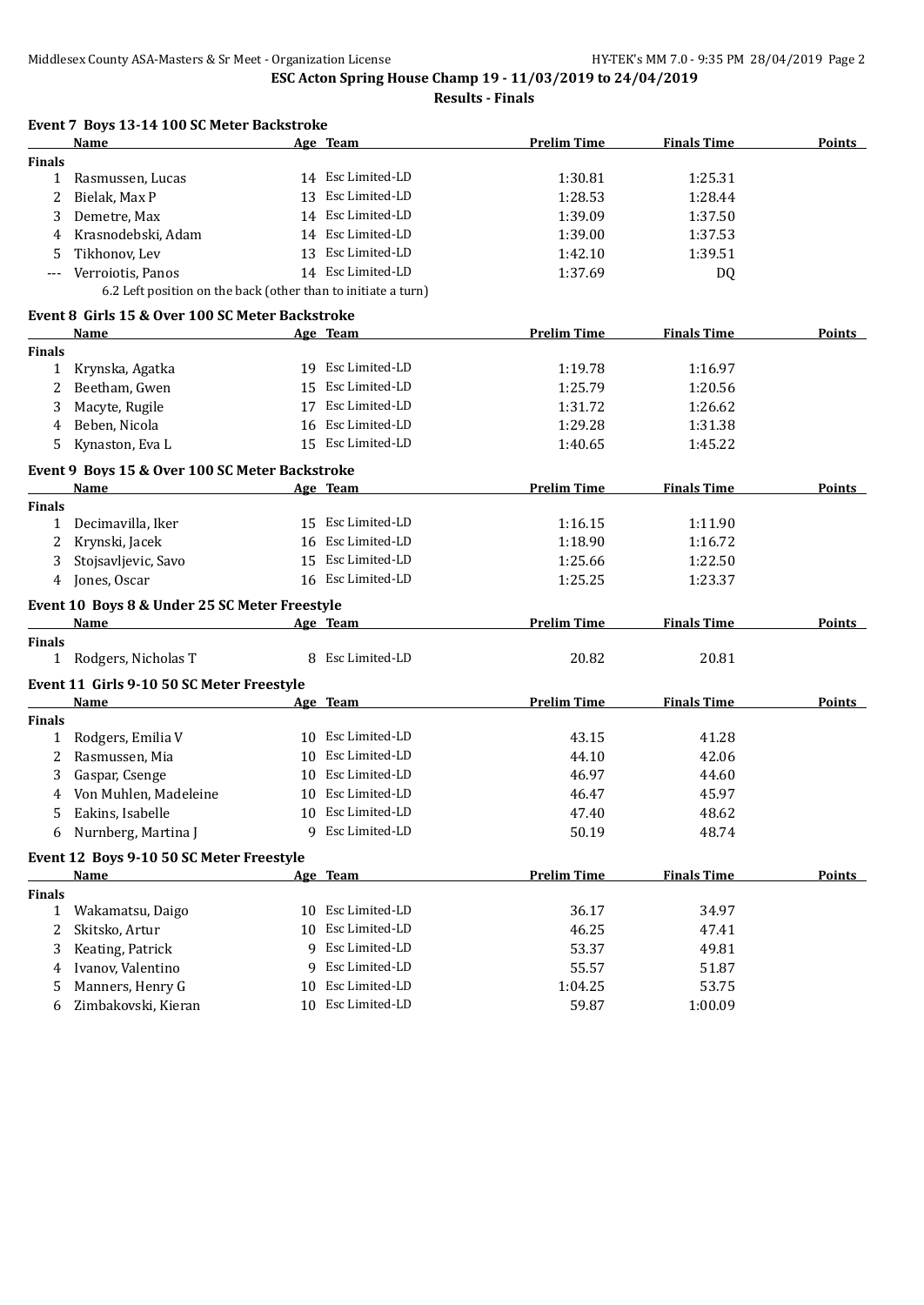|               | Event 13 Girls 11-12 100 SC Meter Freestyle     |                   |                    |                    |               |
|---------------|-------------------------------------------------|-------------------|--------------------|--------------------|---------------|
|               | Name                                            | Age Team          | <b>Prelim Time</b> | <b>Finals Time</b> | <b>Points</b> |
| Finals        |                                                 |                   |                    |                    |               |
|               | 1 Yoneda, Yuka                                  | 12 Esc Limited-LD | 1:19.91            | 1:19.38            |               |
| 2             | Pritchard, Lily M                               | 12 Esc Limited-LD | 1:25.57            | 1:20.12            |               |
| 3             | Crawford, Florence A                            | 11 Esc Limited-LD | 1:28.56            | 1:26.37            |               |
| 4             | Rasmussen, Alice                                | 12 Esc Limited-LD | 1:30.84            | 1:28.43            |               |
| 5             | Keating, Ciara                                  | 12 Esc Limited-LD | 1:30.07            | 1:29.29            |               |
| 6             | Grant, Myriam                                   | 12 Esc Limited-LD | 1:36.22            | 1:32.88            |               |
|               | Event 14 Boys 11-12 100 SC Meter Freestyle      |                   |                    |                    |               |
|               | <b>Name</b>                                     | Age Team          | <b>Prelim Time</b> | <b>Finals Time</b> | <b>Points</b> |
| Finals        |                                                 |                   |                    |                    |               |
| 1             | Savvanidis, Alexandros                          | 11 Esc Limited-LD | 1:26.00            | 1:26.63            |               |
| 2             | Druc, Adam                                      | 11 Esc Limited-LD | 1:32.50            | 1:28.16            |               |
| 3             | Kato, Shinnosuke                                | 11 Esc Limited-LD | 1:36.53            | 1:32.50            |               |
| 4             | Beshay, Antony F                                | 12 Esc Limited-LD | 1:35.13            | 1:35.56            |               |
| 5             | Studders, Oliver                                | 11 Esc Limited-LD | 1:39.34            | 1:37.49            |               |
| 6             | Koo, Patrick M                                  | 11 Esc Limited-LD | 1:39.22            | 1:45.91            |               |
|               | Event 15 Girls 13-14 100 SC Meter Freestyle     |                   |                    |                    |               |
|               | Name                                            | Age Team          | <b>Prelim Time</b> | <b>Finals Time</b> | Points        |
| Finals        |                                                 |                   |                    |                    |               |
| 1             | Krickic, Adriana                                | 14 Esc Limited-LD | 1:18.78            | 1:16.72            |               |
| 2             | Pollock, Flora J                                | 13 Esc Limited-LD | 1:25.82            | 1:22.81            |               |
| 3             | McDonagh, Milly G                               | 14 Esc Limited-LD | 1:27.62            | 1:23.91            |               |
| 4             | Macyte, Esmile                                  | 14 Esc Limited-LD | 1:32.88            | 1:28.85            |               |
| 5             | Eldemerdash, Farah                              | 13 Esc Limited-LD | 1:32.18            | 1:32.71            |               |
| 6             | Nurnberg, Elena S                               | 14 Esc Limited-LD | 1:32.38            | 1:32.75            |               |
|               | Event 16 Boys 13-14 100 SC Meter Freestyle      |                   |                    |                    |               |
|               | Name                                            | Age Team          | <b>Prelim Time</b> | <b>Finals Time</b> | <b>Points</b> |
| Finals        |                                                 |                   |                    |                    |               |
| 1             | Rasmussen, Lucas                                | 14 Esc Limited-LD | 1:21.47            | 1:10.38            |               |
| 2             | Verroiotis, Panos                               | 14 Esc Limited-LD | 1:19.97            | 1:16.62            |               |
| 3             | Bielak, Max P                                   | 13 Esc Limited-LD | 1:21.60            | 1:17.00            |               |
| 4             | Krasnodebski, Adam                              | 14 Esc Limited-LD | 1:21.65            | 1:19.71            |               |
| 5             | Demetre, Max                                    | 14 Esc Limited-LD | 1:32.78            | 1:28.39            |               |
| 6             | Tikhonov, Lev                                   | 13 Esc Limited-LD | 1:31.47            | 1:29.12            |               |
|               | Event 17 Girls 15 & Over 100 SC Meter Freestyle |                   |                    |                    |               |
|               | Name                                            | Age Team          | <b>Prelim Time</b> | <b>Finals Time</b> | <b>Points</b> |
| <b>Finals</b> |                                                 |                   |                    |                    |               |
| $\mathbf{1}$  | Krynska, Agatka                                 | 19 Esc Limited-LD | 1:09.66            | 1:06.53            |               |
| 2             | Korn, Chloe L                                   | 19 Esc Limited-LD | 1:12.25            | 1:09.09            |               |
| 3             | Streltsova, Sofia                               | 16 Esc Limited-LD | 1:14.81            | 1:11.50            |               |
| 4             | Beetham, Gwen                                   | 15 Esc Limited-LD | 1:13.84            | 1:12.69            |               |
| 5             | Macyte, Rugile                                  | 17 Esc Limited-LD | 1:28.25            | 1:20.41            |               |
| 6             | Beben, Nicola                                   | 16 Esc Limited-LD | 1:18.66            | 1:21.37            |               |
|               | Event 18 Boys 15 & Over 100 SC Meter Freestyle  |                   |                    |                    |               |
|               | <u>Name</u>                                     | Age Team          | <b>Prelim Time</b> | <b>Finals Time</b> | <b>Points</b> |
| <b>Finals</b> |                                                 |                   |                    |                    |               |
|               | 1 Savvanidis, Philippos                         | 15 Esc Limited-LD | 1:04.16            | 1:03.44            |               |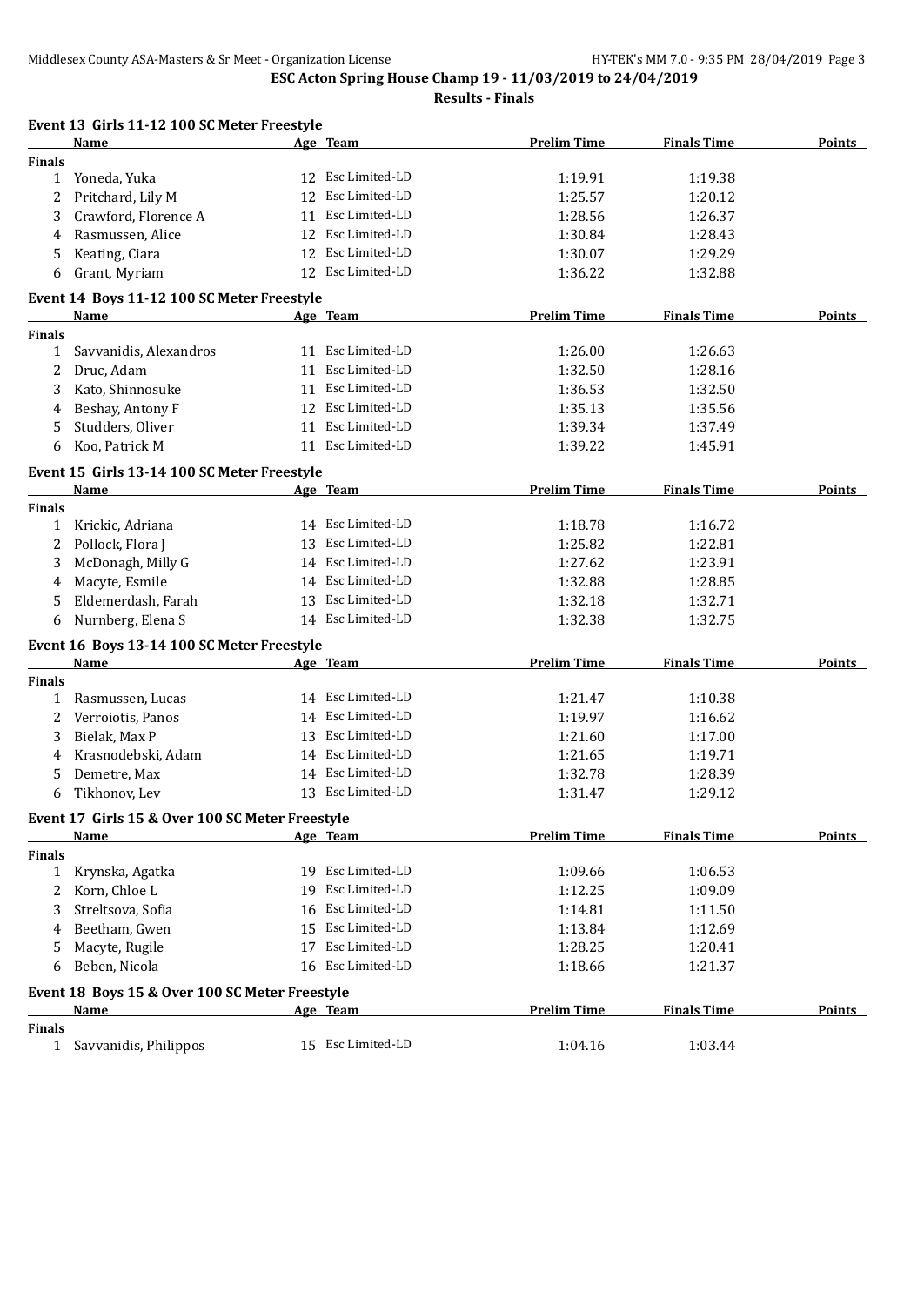**ESC Acton Spring House Champ 19 - 11/03/2019 to 24/04/2019 Results - Finals**

|               | Finals  (Event 18 Boys 15 & Over 100 SC Meter Freestyle)<br>Name                           |    | Age Team          | <b>Prelim Time</b> | <b>Finals Time</b> | <b>Points</b> |
|---------------|--------------------------------------------------------------------------------------------|----|-------------------|--------------------|--------------------|---------------|
| 2             | Jones, Oscar                                                                               |    | 16 Esc Limited-LD | 1:07.56            | 1:05.31            |               |
| 3             | Krynski, Jacek                                                                             |    | 16 Esc Limited-LD | 1:08.19            | 1:05.62            |               |
| 4             | Decimavilla, Iker                                                                          | 15 | Esc Limited-LD    | 1:08.41            | 1:06.78            |               |
| 5             | Stojsavljevic, Savo                                                                        |    | 15 Esc Limited-LD | 1:13.28            | 1:09.91            |               |
|               |                                                                                            |    |                   |                    |                    |               |
|               | Event 19 Boys 8 & Under 25 SC Meter Breaststroke                                           |    |                   |                    |                    |               |
|               | Name                                                                                       |    | Age Team          | <b>Prelim Time</b> | <b>Finals Time</b> | Points        |
| <b>Finals</b> |                                                                                            |    |                   |                    |                    |               |
| $\mathbf{1}$  | Rodgers, Nicholas T                                                                        |    | 8 Esc Limited-LD  | 31.15              | 30.12              |               |
|               | Event 20 Girls 9-10 50 SC Meter Breaststroke                                               |    |                   |                    |                    |               |
|               | Name                                                                                       |    | Age Team          | <b>Prelim Time</b> | <b>Finals Time</b> | <b>Points</b> |
| <b>Finals</b> |                                                                                            |    |                   |                    |                    |               |
| $\mathbf{1}$  | Rodgers, Emilia V                                                                          |    | 10 Esc Limited-LD | 55.00              | 52.96              |               |
| 2             | Rasmussen, Mia                                                                             | 10 | Esc Limited-LD    | 57.75              | 55.85              |               |
| 3             | Von Muhlen, Madeleine                                                                      | 10 | Esc Limited-LD    | 54.84              | 56.34              |               |
| 4             | Gaspar, Csenge                                                                             | 10 | Esc Limited-LD    | 59.34              | 57.69              |               |
| 5             | Nurnberg, Martina J                                                                        | 9  | Esc Limited-LD    | 1:01.78            | 1:01.49            |               |
| 6             | Eakins, Isabelle                                                                           | 10 | Esc Limited-LD    | 1:00.44            | 1:02.03            |               |
|               | Event 21 Boys 9-10 50 SC Meter Breaststroke                                                |    |                   |                    |                    |               |
|               | Name                                                                                       |    | Age Team          | <b>Prelim Time</b> | <b>Finals Time</b> | <b>Points</b> |
| <b>Finals</b> |                                                                                            |    |                   |                    |                    |               |
| 1             | Wakamatsu, Daigo                                                                           |    | 10 Esc Limited-LD | 53.88              | 52.47              |               |
| 2             | Keating, Patrick                                                                           |    | 9 Esc Limited-LD  | 1:06.74            | 1:01.04            |               |
| 3             | Skitsko, Artur                                                                             | 10 | Esc Limited-LD    | 1:01.97            | 1:01.66            |               |
| 4             | Ivanov, Valentino                                                                          |    | 9 Esc Limited-LD  | 1:05.35            | 1:02.00            |               |
| 5             | Zimbakovski, Kieran                                                                        | 10 | Esc Limited-LD    | 1:15.34            | 1:09.41            |               |
| 6             | Manners, Henry G                                                                           |    | 10 Esc Limited-LD | 1:17.03            | 1:11.29            |               |
|               |                                                                                            |    |                   |                    |                    |               |
|               | Event 22 Girls 11-12 100 SC Meter Breaststroke<br>Name                                     |    |                   | <b>Prelim Time</b> | <b>Finals Time</b> | <b>Points</b> |
| <b>Finals</b> |                                                                                            |    | Age Team          |                    |                    |               |
| $\mathbf{1}$  | Pritchard, Lily M                                                                          |    | 12 Esc Limited-LD | 1:54.37            | 1:48.40            |               |
| 2             | Keating, Ciara                                                                             |    | 12 Esc Limited-LD | 1:57.44            | 1:53.62            |               |
| 3             | Crawford, Florence A                                                                       |    | 11 Esc Limited-LD | 1:53.94            | 1:54.13            |               |
| 4             | Yoneda, Yuka                                                                               | 12 | Esc Limited-LD    | 1:52.81            | 1:54.78            |               |
| 5             | Grant, Myriam                                                                              |    | 12 Esc Limited-LD | 2:01.35            | 1:54.82            |               |
|               | Nurnberg, Silvia L                                                                         |    | 11 Esc Limited-LD | 2:00.25            | 1:59.22            |               |
| 6             |                                                                                            |    |                   |                    |                    |               |
|               | Event 23 Boys 11-12 100 SC Meter Breaststroke                                              |    |                   |                    |                    |               |
|               | Name                                                                                       |    | Age Team          | <b>Prelim Time</b> | <b>Finals Time</b> | <b>Points</b> |
| <b>Finals</b> |                                                                                            |    |                   |                    |                    |               |
| $\mathbf{1}$  | Savvanidis, Alexandros                                                                     |    | 11 Esc Limited-LD | 1:47.84            | 1:47.00            |               |
| 2             | Kato, Shinnosuke                                                                           |    | 11 Esc Limited-LD | 2:00.72            | 1:52.15            |               |
| 3             | Beshay, Antony F                                                                           |    | 12 Esc Limited-LD | 1:58.82            | 1:54.71            |               |
| 4             | Druc, Adam                                                                                 |    | 11 Esc Limited-LD | 1:59.06            | 1:58.31            |               |
| ---           | Hamilton, Euan J                                                                           |    | 11 Esc Limited-LD | 2:05.15            | DQ                 |               |
|               | 7.6 Did not touch at turn or finish with both hands, or touch not simultaneous or hands no |    |                   |                    |                    |               |
| $---$         | Koo, Patrick M                                                                             |    | 11 Esc Limited-LD | 2:02.56            | DQ                 |               |
|               | 7.6 Did not touch at turn or finish with both hands, or touch not simultaneous or hands no |    |                   |                    |                    |               |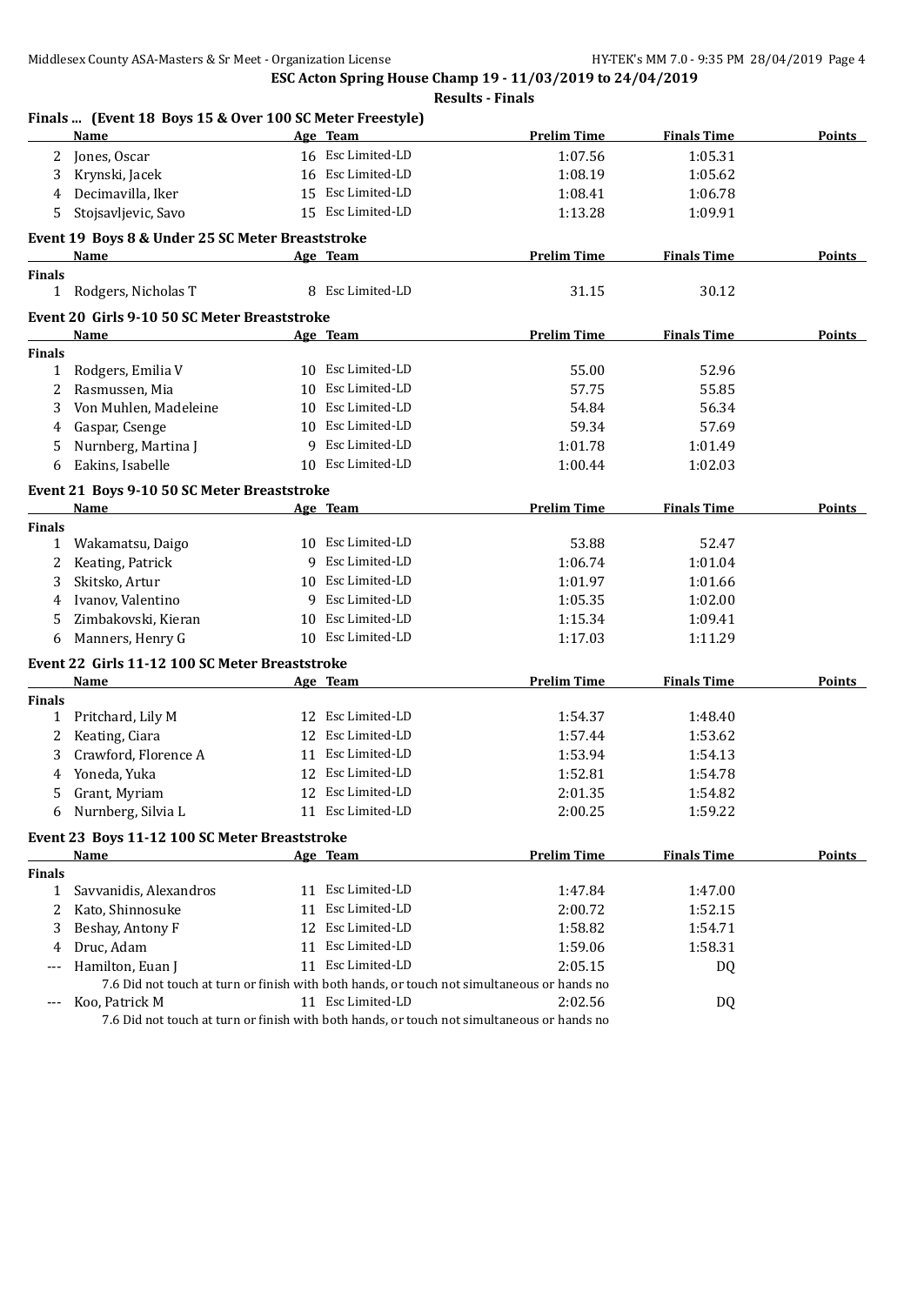|               | Event 24 Girls 13-14 100 SC Meter Breaststroke                                                                                |    |                   |                    |                    |               |
|---------------|-------------------------------------------------------------------------------------------------------------------------------|----|-------------------|--------------------|--------------------|---------------|
|               | <b>Name</b>                                                                                                                   |    | Age Team          | <b>Prelim Time</b> | <b>Finals Time</b> | <b>Points</b> |
| <b>Finals</b> |                                                                                                                               |    |                   |                    |                    |               |
| $\mathbf{1}$  | McDonagh, Milly G                                                                                                             |    | 14 Esc Limited-LD | 1:38.41            | 1:35.53            |               |
| 2             | Krickic, Adriana                                                                                                              |    | 14 Esc Limited-LD | 1:38.57            | 1:39.10            |               |
| 3             | Macyte, Esmile                                                                                                                |    | 14 Esc Limited-LD | 1:46.25            | 1:42.78            |               |
| 4             | Hrycek-Robinson, Caroline S                                                                                                   |    | 14 Esc Limited-LD | 1:48.10            | 1:46.67            |               |
| 5             | Nurnberg, Elena S                                                                                                             |    | 14 Esc Limited-LD | 1:54.78            | 1:56.87            |               |
| ---           | Warrillow, Isabella F                                                                                                         |    | 14 Esc Limited-LD | 1:48.59            | DQ                 |               |
|               | 7.6 Did not touch at turn or finish with both hands, or touch not simultaneous or hands no                                    |    |                   |                    |                    |               |
|               | Event 25 Boys 13-14 100 SC Meter Breaststroke                                                                                 |    |                   |                    |                    |               |
|               | Name                                                                                                                          |    | Age Team          | <b>Prelim Time</b> | <b>Finals Time</b> | <b>Points</b> |
| <b>Finals</b> |                                                                                                                               |    |                   |                    |                    |               |
|               | 1 Krasnodebski, Adam                                                                                                          |    | 14 Esc Limited-LD | 1:37.75            | 1:37.75            |               |
| 2             | Rasmussen, Lucas                                                                                                              |    | 14 Esc Limited-LD | 1:49.95            | 1:41.19            |               |
| 3             | Bielak, Max P                                                                                                                 |    | 13 Esc Limited-LD | 1:54.56            | 1:41.60            |               |
| 4             | Tikhonov, Lev                                                                                                                 |    | 13 Esc Limited-LD | 1:46.21            | 1:42.97            |               |
| 5             | Verroiotis, Panos                                                                                                             |    | 14 Esc Limited-LD | 1:44.44            | 1:49.00            |               |
| 6             | Demetre, Max                                                                                                                  |    | 14 Esc Limited-LD | 1:49.59            | 1:49.96            |               |
|               | Event 26 Girls 15 & Over 100 SC Meter Breaststroke                                                                            |    |                   |                    |                    |               |
|               | <b>Name</b>                                                                                                                   |    | Age Team          | <b>Prelim Time</b> | <b>Finals Time</b> | Points        |
| <b>Finals</b> |                                                                                                                               |    |                   |                    |                    |               |
| $\mathbf{1}$  | Streltsova, Sofia                                                                                                             |    | 16 Esc Limited-LD | 1:30.63            | 1:27.81            |               |
| 2             | Beetham, Gwen                                                                                                                 |    | 15 Esc Limited-LD | 1:35.68            | 1:32.84            |               |
| 3             | Krynska, Agatka                                                                                                               |    | 19 Esc Limited-LD | 1:38.38            | 1:35.75            |               |
| 4             | Macyte, Rugile                                                                                                                |    | 17 Esc Limited-LD | 1:44.28            | 1:41.06            |               |
| 5             | Beben, Nicola                                                                                                                 |    | 16 Esc Limited-LD | 1:43.68            | 1:47.63            |               |
|               |                                                                                                                               |    | 15 Esc Limited-LD |                    |                    |               |
| 6             | Kynaston, Eva L                                                                                                               |    |                   | 2:22.91            | 2:15.81            |               |
|               | Event 27 Boys 15 & Over 100 SC Meter Breaststroke                                                                             |    |                   |                    |                    |               |
|               | Name                                                                                                                          |    | Age Team          | <b>Prelim Time</b> | <b>Finals Time</b> | Points        |
| <b>Finals</b> |                                                                                                                               |    |                   |                    |                    |               |
| 1             | Jones, Oscar                                                                                                                  |    | 16 Esc Limited-LD | 1:32.96            | 1:28.81            |               |
| 2             | Stojsavljevic, Savo                                                                                                           |    | 15 Esc Limited-LD | 1:32.37            | 1:29.13            |               |
| 3             | Decimavilla, Iker                                                                                                             |    | 15 Esc Limited-LD | 1:29.41            | 1:31.18            |               |
| 4             | Krynski, Jacek                                                                                                                |    | 16 Esc Limited-LD | 1:35.66            | 1:46.07            |               |
|               | Event 28 Boys 8 & Under 25 SC Meter Butterfly                                                                                 |    |                   |                    |                    |               |
|               | and the same state of the same state of the same state of the same state of the same state of the same state o<br><b>Name</b> |    |                   | <b>Prelim Time</b> | <b>Finals Time</b> | <b>Points</b> |
| <b>Finals</b> |                                                                                                                               |    |                   |                    |                    |               |
|               | 1 Rodgers, Nicholas T                                                                                                         |    | 8 Esc Limited-LD  | 24.60              | 24.94              |               |
|               | Event 29 Girls 9-10 25 SC Meter Butterfly                                                                                     |    |                   |                    |                    |               |
|               | Name                                                                                                                          |    | Age Team          | <b>Prelim Time</b> | <b>Finals Time</b> | Points        |
| <b>Finals</b> |                                                                                                                               |    |                   |                    |                    |               |
| 1             | Romin, Ebe                                                                                                                    |    | 9 Esc Limited-LD  | 27.28              | 22.75              |               |
| 2             | Rasmussen, Mia                                                                                                                |    | 10 Esc Limited-LD | 25.09              | 23.00              |               |
| 3             | Rodgers, Emilia V                                                                                                             | 10 | Esc Limited-LD    | 24.56              | 23.25              |               |
|               | Gaspar, Csenge                                                                                                                |    | 10 Esc Limited-LD | 26.31              | 24.16              |               |
| 4             | Eakins, Isabelle                                                                                                              |    | 10 Esc Limited-LD |                    |                    |               |
| 5             |                                                                                                                               |    |                   | 24.28              | 25.63              |               |
| 6             | Von Muhlen, Madeleine                                                                                                         |    | 10 Esc Limited-LD | 27.56              | 26.91              |               |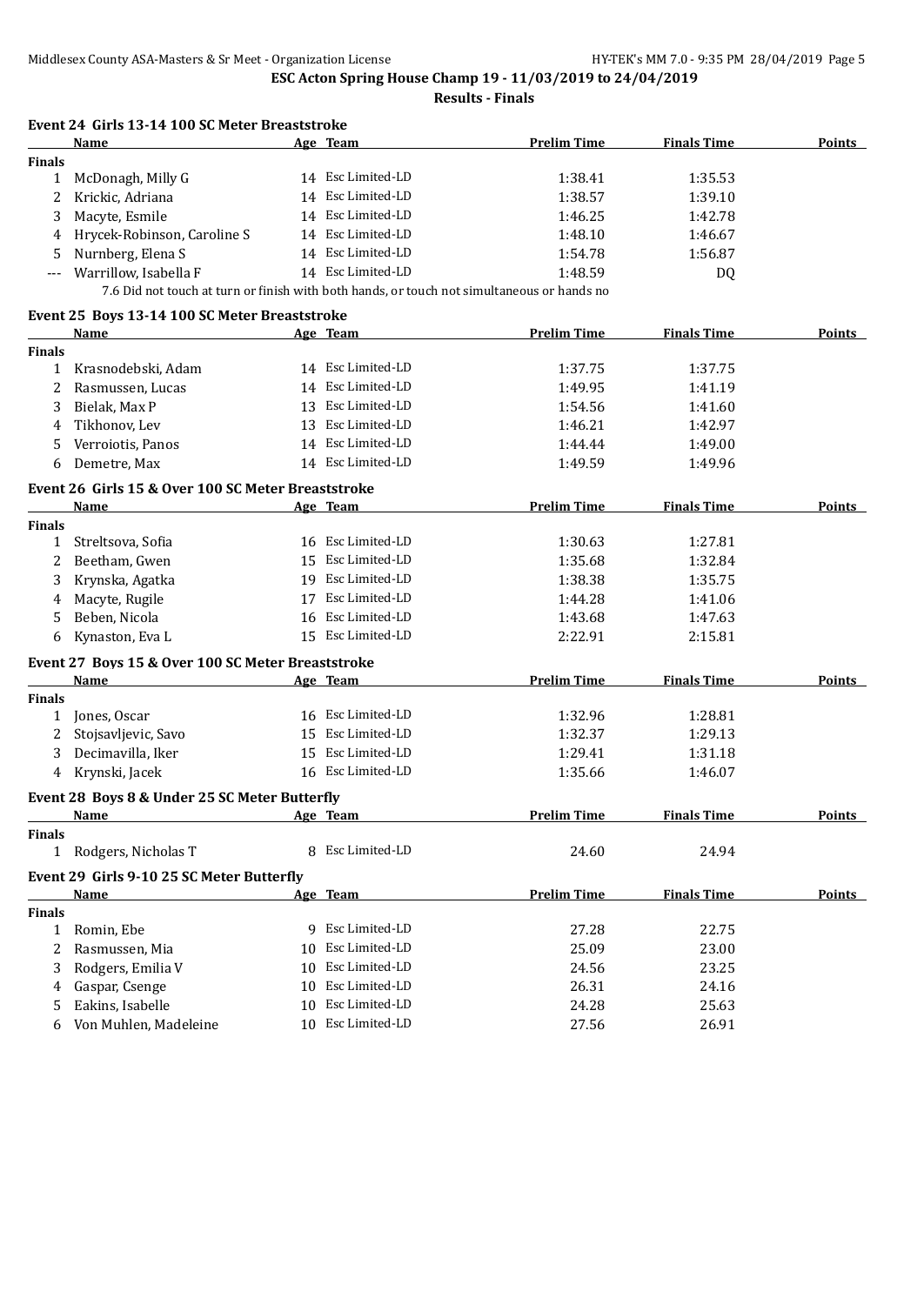|               | Event 30 Boys 9-10 25 SC Meter Butterfly        |    |                   |                    |                    |               |
|---------------|-------------------------------------------------|----|-------------------|--------------------|--------------------|---------------|
|               | Name                                            |    | Age Team          | <b>Prelim Time</b> | <b>Finals Time</b> | <b>Points</b> |
| <b>Finals</b> |                                                 |    |                   |                    |                    |               |
| 1             | Wakamatsu, Daigo                                |    | 10 Esc Limited-LD | 19.25              | 19.16              |               |
| 2             | Keating, Patrick                                | 9  | Esc Limited-LD    | 31.06              | 25.31              |               |
| 3             | Skitsko, Artur                                  | 10 | Esc Limited-LD    | 31.19              | 25.38              |               |
| 4             | Manners, Henry G                                | 10 | Esc Limited-LD    | 34.84              | 32.53              |               |
| 5             | Zimbakovski, Kieran                             | 10 | Esc Limited-LD    | 33.09              | 33.20              |               |
| 6             | Ivanov, Valentino                               | 9  | Esc Limited-LD    | 37.16              | 39.58              |               |
|               | Event 31 Girls 11-12 50 SC Meter Butterfly      |    |                   |                    |                    |               |
|               | Name                                            |    | Age Team          | <b>Prelim Time</b> | <b>Finals Time</b> | <b>Points</b> |
| <b>Finals</b> |                                                 |    |                   |                    |                    |               |
| $\mathbf{1}$  | Yoneda, Yuka                                    |    | 12 Esc Limited-LD | 42.32              | 42.72              |               |
| 2             | Crawford, Florence A                            |    | 11 Esc Limited-LD | 44.56              | 43.07              |               |
| 3             | Pritchard, Lily M                               |    | 12 Esc Limited-LD | 45.53              | 47.22              |               |
| 4             | Grant, Myriam                                   |    | 12 Esc Limited-LD | 54.31              | 48.97              |               |
| 5             | Keating, Ciara                                  |    | 12 Esc Limited-LD | 56.44              | 53.46              |               |
| 6             | Elliott, Maddie R                               |    | 12 Esc Limited-LD | 56.65              | 55.13              |               |
|               | Event 32 Boys 11-12 50 SC Meter Butterfly       |    |                   |                    |                    |               |
|               | Name                                            |    | Age Team          | <b>Prelim Time</b> | <b>Finals Time</b> | <b>Points</b> |
| <b>Finals</b> |                                                 |    |                   |                    |                    |               |
| $\mathbf{1}$  | Beshay, Antony F                                |    | 12 Esc Limited-LD | 46.75              | 44.87              |               |
| 2             | Savvanidis, Alexandros                          |    | 11 Esc Limited-LD | 49.13              | 46.53              |               |
| 3             | Kato, Shinnosuke                                |    | 11 Esc Limited-LD | 50.44              | 48.18              |               |
| 4             | Studders, Oliver                                | 11 | Esc Limited-LD    | 52.94              | 50.74              |               |
| 5             | Druc, Adam                                      | 11 | Esc Limited-LD    | 52.97              | 53.00              |               |
| 6             | Koo, Patrick M                                  |    | 11 Esc Limited-LD | 57.47              | 1:04.47            |               |
|               | Event 33 Girls 13-14 100 SC Meter Butterfly     |    |                   |                    |                    |               |
|               | Name                                            |    | Age Team          | <b>Prelim Time</b> | <b>Finals Time</b> | Points        |
| <b>Finals</b> |                                                 |    |                   |                    |                    |               |
| 1             | Krickic, Adriana                                |    | 14 Esc Limited-LD | 1:37.78            | 1:33.09            |               |
| 2             | Malley, Ilayda L                                |    | 13 Esc Limited-LD | 1:38.94            | 1:34.88            |               |
| 3             | McDonagh, Milly G                               |    | 14 Esc Limited-LD | 1:50.28            | 1:46.38            |               |
| 4             | Eldemerdash, Farah                              | 13 | Esc Limited-LD    | 1:49.66            | 1:47.68            |               |
|               | Pollock, Flora J                                | 13 | Esc Limited-LD    | 1:56.97            | 1:50.72            |               |
| 6             | Warrillow, Isabella F                           |    | 14 Esc Limited-LD | 1:53.56            | 1:52.19            |               |
|               | Event 34 Boys 13-14 100 SC Meter Butterfly      |    |                   |                    |                    |               |
|               | <u>Name</u>                                     |    | Age Team          | <b>Prelim Time</b> | <b>Finals Time</b> | <b>Points</b> |
| <b>Finals</b> |                                                 |    |                   |                    |                    |               |
| 1             | Rasmussen, Lucas                                |    | 14 Esc Limited-LD | 1:56.38            | 1:38.44            |               |
| 2             | Leaviss, Stanley                                | 13 | Esc Limited-LD    | 1:52.78            | 1:41.79            |               |
| 3             | Bielak, Max P                                   | 13 | Esc Limited-LD    | 1:44.18            | 1:43.76            |               |
| 4             | Tikhonov, Lev                                   | 13 | Esc Limited-LD    | 1:46.10            | 1:48.03            |               |
| 5             | Demetre, Max                                    |    | 14 Esc Limited-LD | 1:52.59            | 1:50.16            |               |
| 6             | Verroiotis, Panos                               |    | 14 Esc Limited-LD | 2:00.62            | 2:00.53            |               |
|               | Event 35 Girls 15 & Over 100 SC Meter Butterfly |    |                   |                    |                    |               |
|               | <b>Name</b>                                     |    | <u>Age Team</u>   | <b>Prelim Time</b> | <b>Finals Time</b> | <b>Points</b> |
| <b>Finals</b> |                                                 |    |                   |                    |                    |               |
| $\mathbf{1}$  | Krynska, Agatka                                 |    | 19 Esc Limited-LD | 1:17.69            | 1:13.78            |               |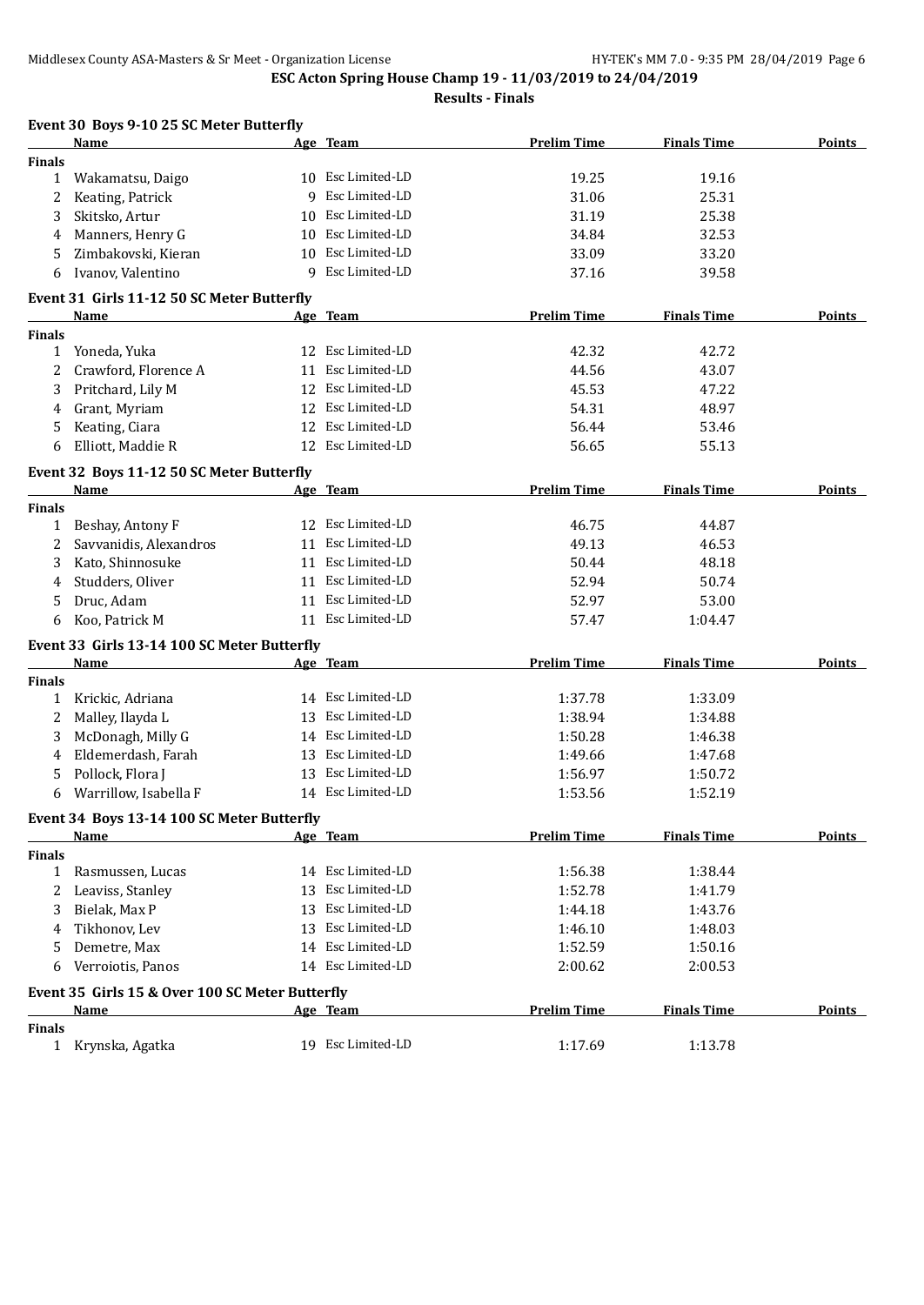**ESC Acton Spring House Champ 19 - 11/03/2019 to 24/04/2019 Results - Finals**

|               | <b>Name</b>                                    |    | Age Team          | <b>Prelim Time</b> | <b>Finals Time</b> | <b>Points</b> |
|---------------|------------------------------------------------|----|-------------------|--------------------|--------------------|---------------|
| 2             | Streltsova, Sofia                              |    | 16 Esc Limited-LD | 1:27.28            | 1:22.54            |               |
| 3             | Beetham, Gwen                                  | 15 | Esc Limited-LD    | 1:33.31            | 1:29.22            |               |
| 4             | Macyte, Rugile                                 | 17 | Esc Limited-LD    | 1:36.84            | 1:41.34            |               |
| 5             | Kynaston, Eva L                                | 15 | Esc Limited-LD    | 1:51.22            | 1:55.10            |               |
| $---$         | Beben, Nicola                                  |    | 16 Esc Limited-LD | 1:37.78            | <b>NS</b>          |               |
|               | Event 36 Boys 15 & Over 100 SC Meter Butterfly |    |                   |                    |                    |               |
|               | Name                                           |    | Age Team          | <b>Prelim Time</b> | <b>Finals Time</b> | <b>Points</b> |
| <b>Finals</b> |                                                |    |                   |                    |                    |               |
| 1             | Krynski, Jacek                                 |    | 16 Esc Limited-LD | 1:21.41            | 1:19.56            |               |
| 2             | Savvanidis, Philippos                          |    | 15 Esc Limited-LD | 1:28.47            | 1:20.32            |               |
| 3             | Jones, Oscar                                   |    | 16 Esc Limited-LD | 1:34.37            | 1:31.67            |               |
| $---$         | Decimavilla, Iker                              |    | 15 Esc Limited-LD | 1:26.00            | <b>NS</b>          |               |
|               |                                                |    |                   |                    |                    |               |
|               | Event 37 Boys 8 & Under 100 SC Meter IM        |    |                   |                    |                    |               |
|               | Name                                           |    | Age Team          | <b>Prelim Time</b> | <b>Finals Time</b> | <b>Points</b> |
| <b>Finals</b> |                                                |    |                   |                    |                    |               |
| $\mathbf{1}$  | Rodgers, Nicholas T                            |    | 8 Esc Limited-LD  | 1:51.10            | 1:45.56            |               |
|               | Event 38 Girls 9-10 100 SC Meter IM            |    |                   |                    |                    |               |
|               | Name                                           |    | Age Team          | <b>Prelim Time</b> | <b>Finals Time</b> | <b>Points</b> |
| Finals        |                                                |    |                   |                    |                    |               |
|               | 1 Rodgers, Emilia V                            |    | 10 Esc Limited-LD | 1:51.41            | 1:49.72            |               |
| 2             | Rasmussen, Mia                                 |    | 10 Esc Limited-LD | 1:50.49            | 1:52.13            |               |
| 3             | Gaspar, Csenge                                 |    | 10 Esc Limited-LD | 1:54.87            | 1:54.16            |               |
| 4             | Romin, Ebe                                     | 9  | Esc Limited-LD    | 2:09.67            | 1:57.29            |               |
| 5             | Von Muhlen, Madeleine                          | 10 | Esc Limited-LD    | 1:58.46            | 1:58.28            |               |
| 6             | Eakins, Isabelle                               |    | 10 Esc Limited-LD | 1:55.04            | 1:59.26            |               |
|               | Event 39 Boys 9-10 100 SC Meter IM             |    |                   |                    |                    |               |
|               | Name                                           |    | Age Team          | <b>Prelim Time</b> | <b>Finals Time</b> | Points        |
| <b>Finals</b> |                                                |    |                   |                    |                    |               |
| $\mathbf{1}$  | Wakamatsu, Daigo                               |    | 10 Esc Limited-LD | 1:37.94            | 1:33.84            |               |
| 2             | Skitsko, Artur                                 |    | 10 Esc Limited-LD | 2:04.91            | 2:02.84            |               |
| 3             | Keating, Patrick                               |    | 9 Esc Limited-LD  | 2:14.72            | 2:09.66            |               |
| 4             | Manners, Henry G                               |    | 10 Esc Limited-LD | 2:45.31            | 2:15.66            |               |
| 5             | Ivanov, Valentino                              |    | 9 Esc Limited-LD  | 2:18.88            | 2:18.73            |               |
| 6             | Zimbakovski, Kieran                            |    | 10 Esc Limited-LD | 2:35.03            | 2:27.37            |               |
|               |                                                |    |                   |                    |                    |               |
|               | Event 40 Girls 11-12 100 SC Meter IM           |    |                   |                    |                    |               |
|               | <u>Name</u>                                    |    | Age Team          | <b>Prelim Time</b> | <b>Finals Time</b> | <b>Points</b> |
| <b>Finals</b> | Yoneda, Yuka                                   |    | 12 Esc Limited-LD | 1:34.00            | 1:33.63            |               |
| $\mathbf{1}$  |                                                | 12 | Esc Limited-LD    | 1:38.72            | 1:36.84            |               |
| 2             | Pritchard, Lily M                              |    | Esc Limited-LD    |                    |                    |               |
| 3             | Crawford, Florence A                           | 11 |                   | 1:41.00            | 1:40.34            |               |
| 4             | Keating, Ciara                                 | 12 | Esc Limited-LD    | 1:45.29            | 1:43.03            |               |
| 5             | Grant, Myriam                                  | 12 | Esc Limited-LD    | 1:53.78            | 1:44.03            |               |
| 6             | Elliott, Maddie R                              |    | 12 Esc Limited-LD | 1:52.43            | 1:55.22            |               |
|               | Event 41 Boys 11-12 100 SC Meter IM            |    |                   |                    |                    |               |
|               | <u>Name</u>                                    |    | Age Team          | <b>Prelim Time</b> | <b>Finals Time</b> | <b>Points</b> |
| <b>Finals</b> |                                                |    |                   |                    |                    |               |
| 1             | Savvanidis, Alexandros                         |    | 11 Esc Limited-LD | 1:39.53            | 1:38.47            |               |

## **Finals ... (Event 35 Girls 15 & Over 100 SC Meter Butterfly)**